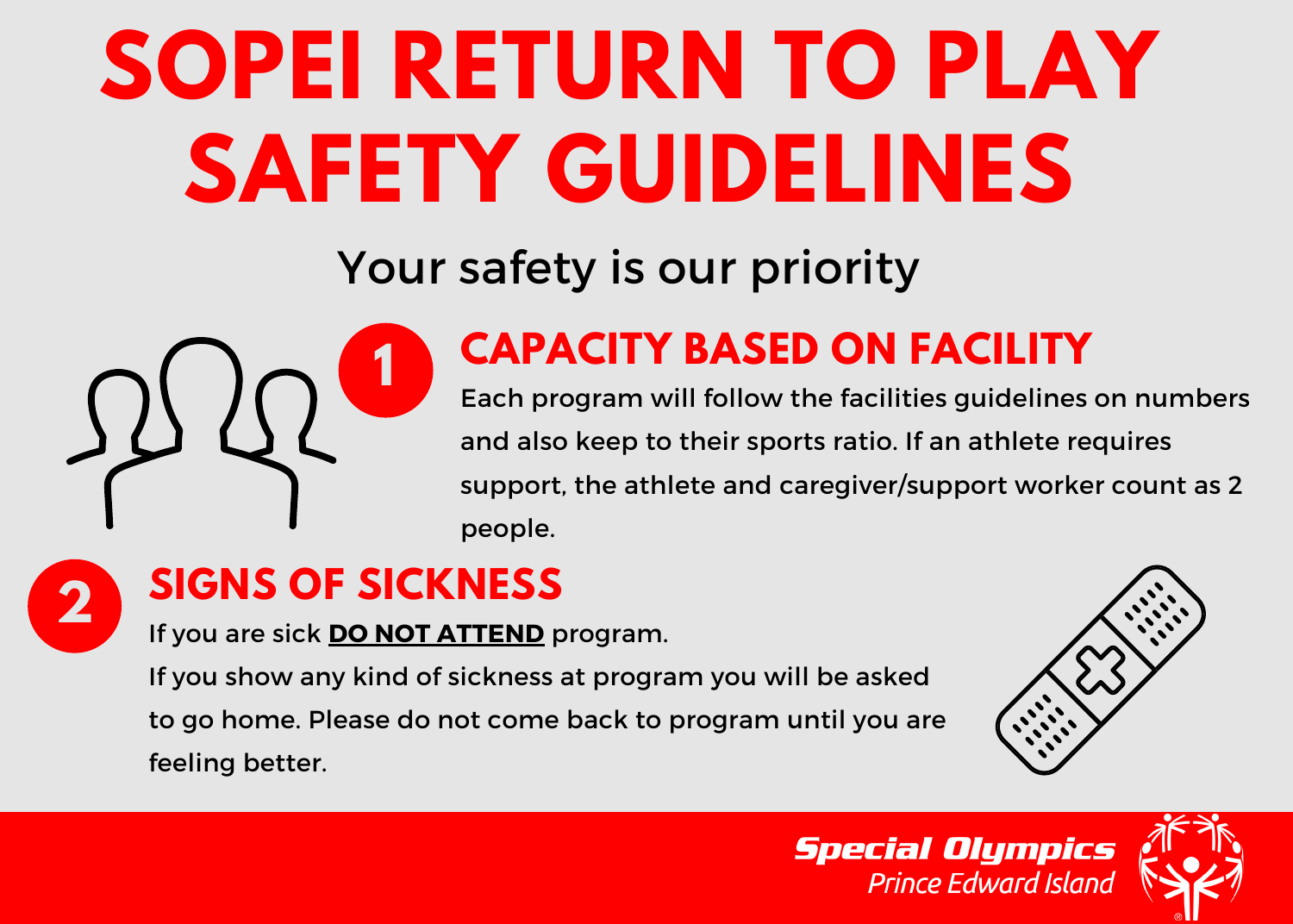## Your safety is our priority



#### **SIGN-IN WEEKLY AT PROGRAM**

**3**<br>Athletes, coaches and volunteers will be required to sign-in at the beginning of program with their name, phone number and/or email address. These records will be kept for a minimum of 1 month and submitted to the SOPEI office.



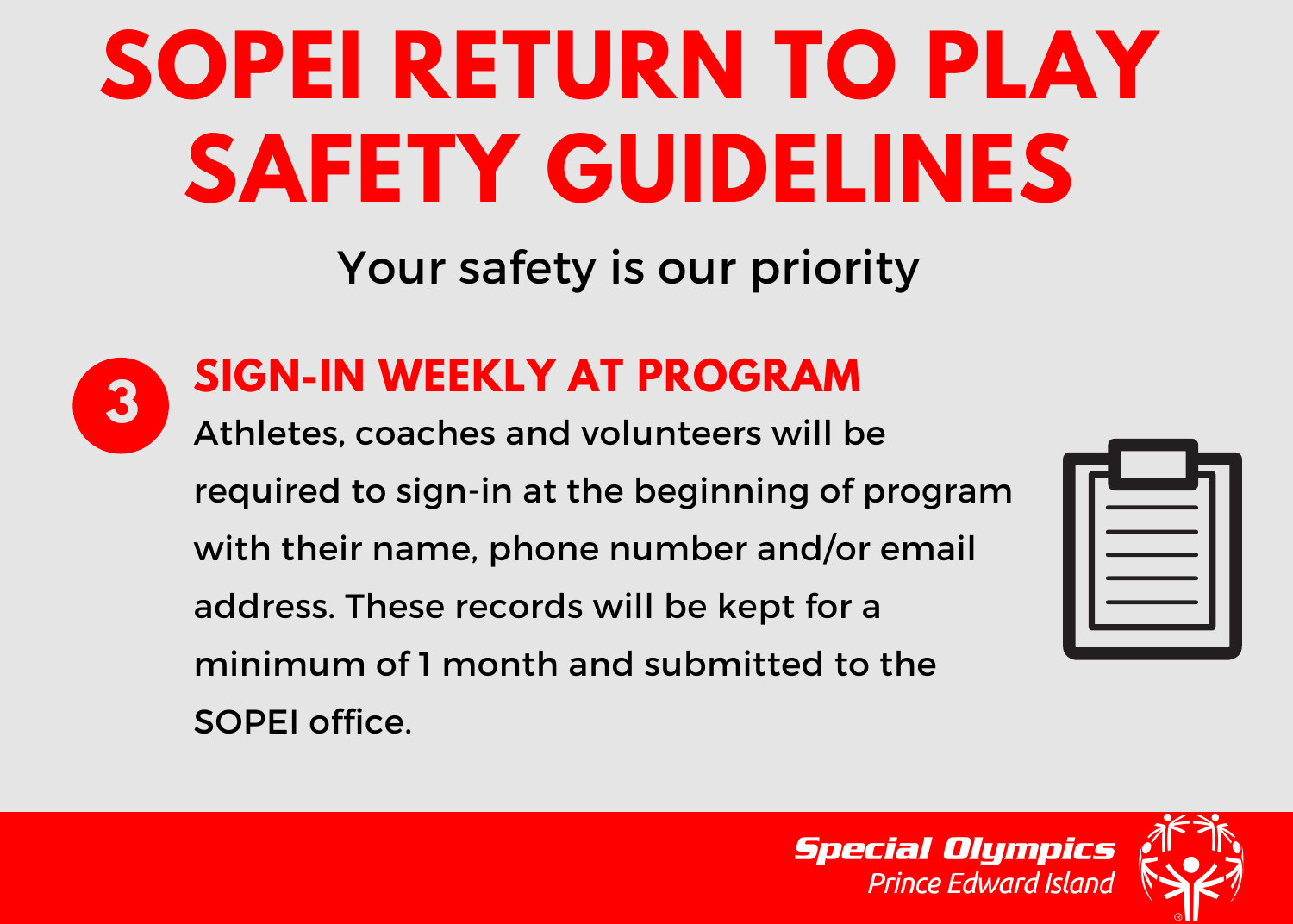## Your safety is our priority



### **ARRIVAL 10-15 MINUTES**

A<sub>th</sub> Athletes, coaches and volunteers are not to arrive until 10-15 minutes before the start of program. There is also no gathering in the hallways/lobbies before or after the program.

#### **WAIT FOR PROGRAM AREA TO BE EMPTY 5**

Do not enter the program area until all prior users have left the

area.





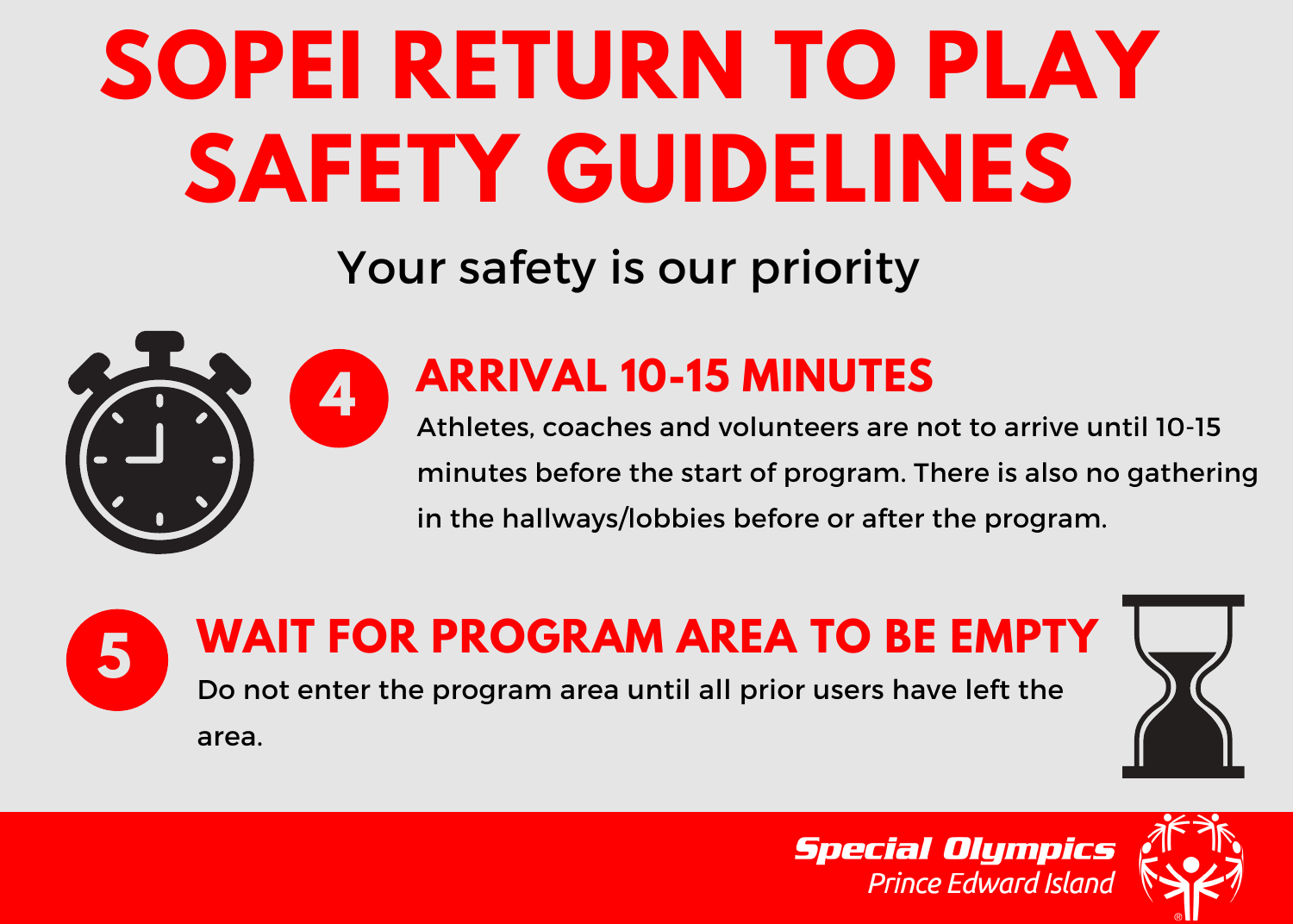## Your safety is our priority



#### **6-FEET DISTANCE**

**6 6 b FILET DISTANCE**<br>Athletes, coaches and volunteers are required to maintain 6 feet of distance between themselves and others as much as possible.



No chewing gum, sunflower seeds, candy, cheering, singing,





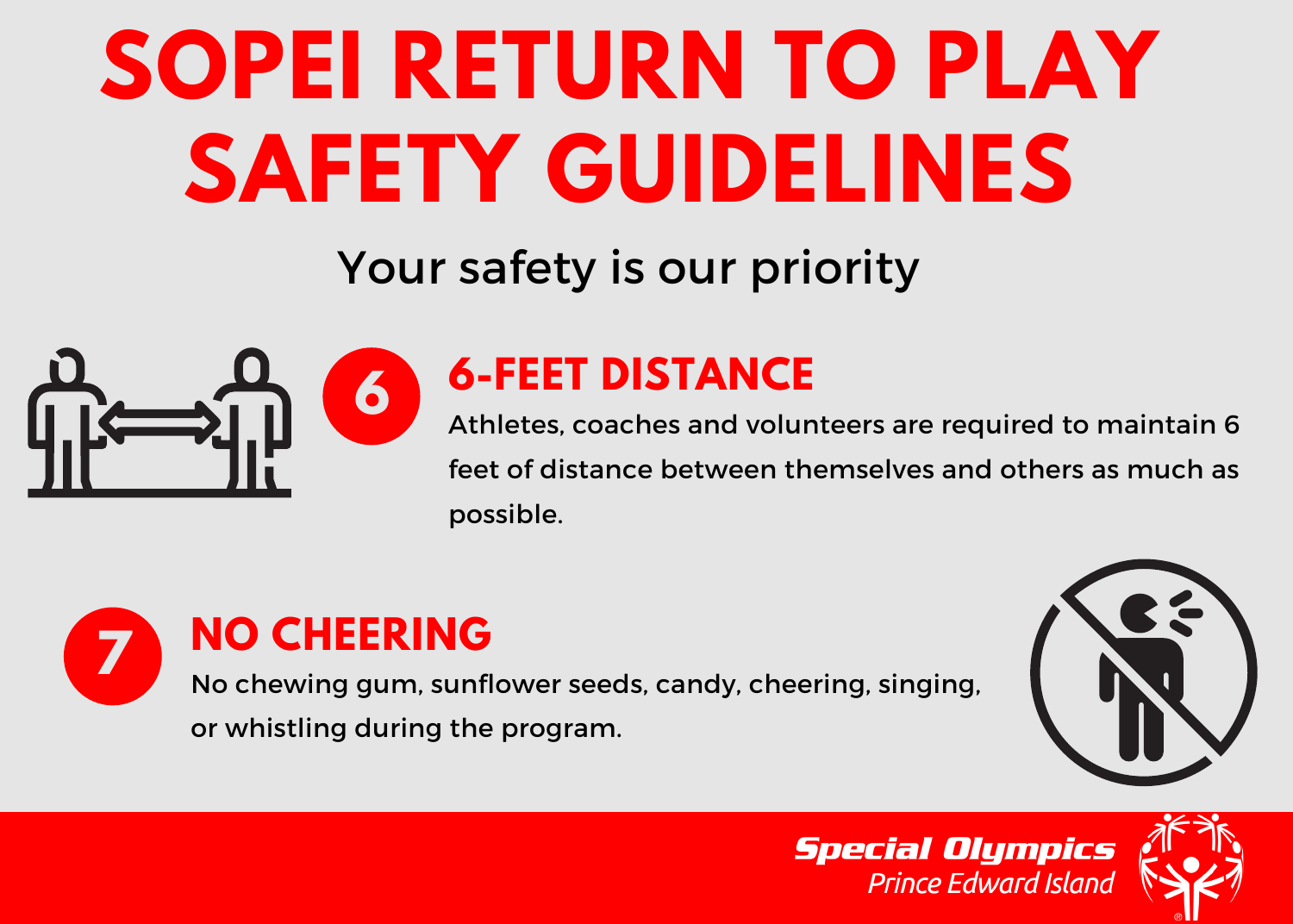## Your safety is our priority



### **NO HIGH FIVES**

Handshakes and high fives are not allowed. A tip of the cap will do. **<sup>8</sup>**



#### **ONLY BRING WHAT YOU NEED**

Athletes are asked to only bring what you need to the program. Bags or extra things should be left in your car. If you need to change please do that before you come. Put your name on your water bottle.



#### **Special Olympics Prince Edward Island**

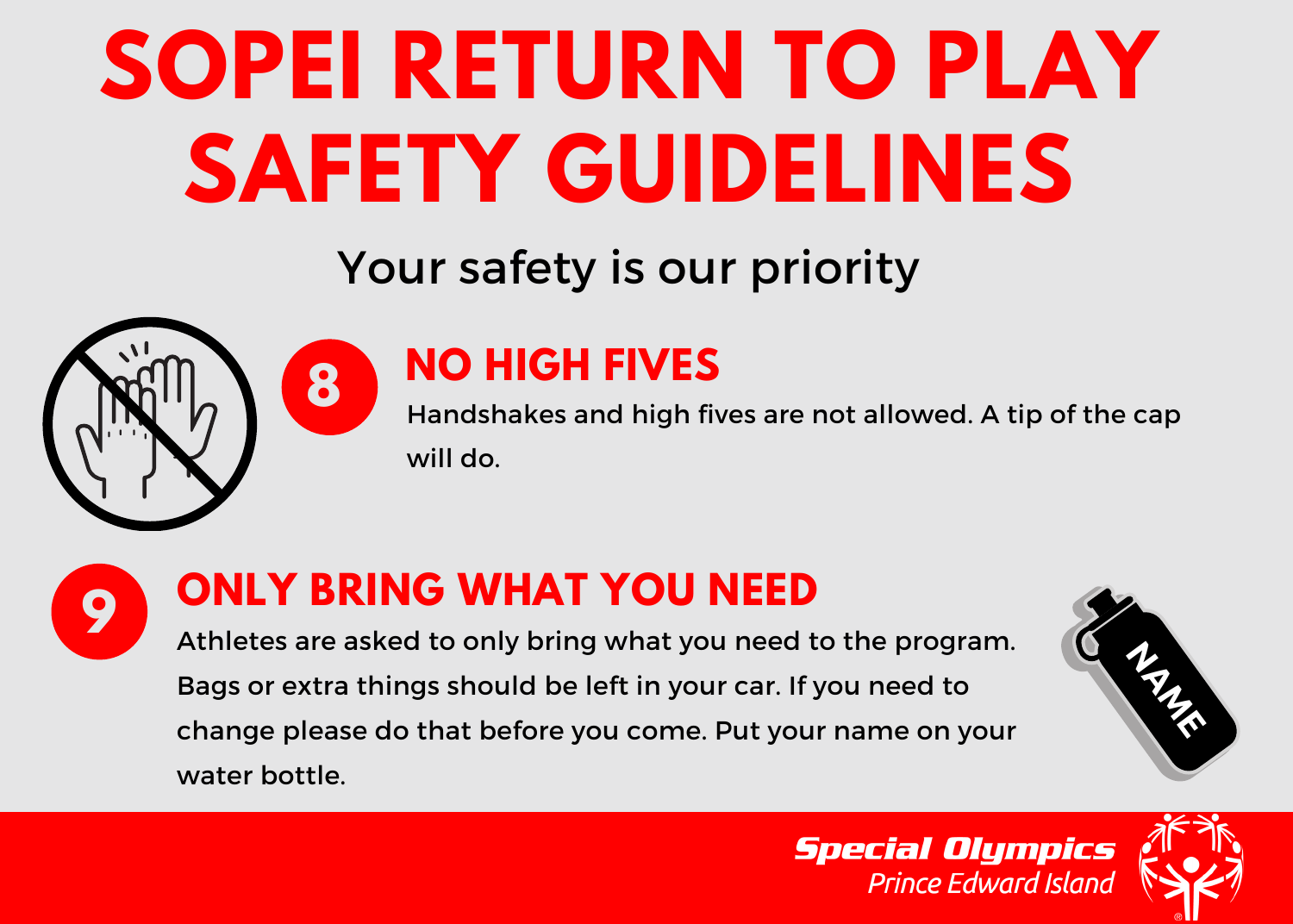## Your safety is our priority



#### **HAND SANITIZER**

**10** Programs will be provided hand sanitizer for members to use when they arrive, during the program and when they leave.





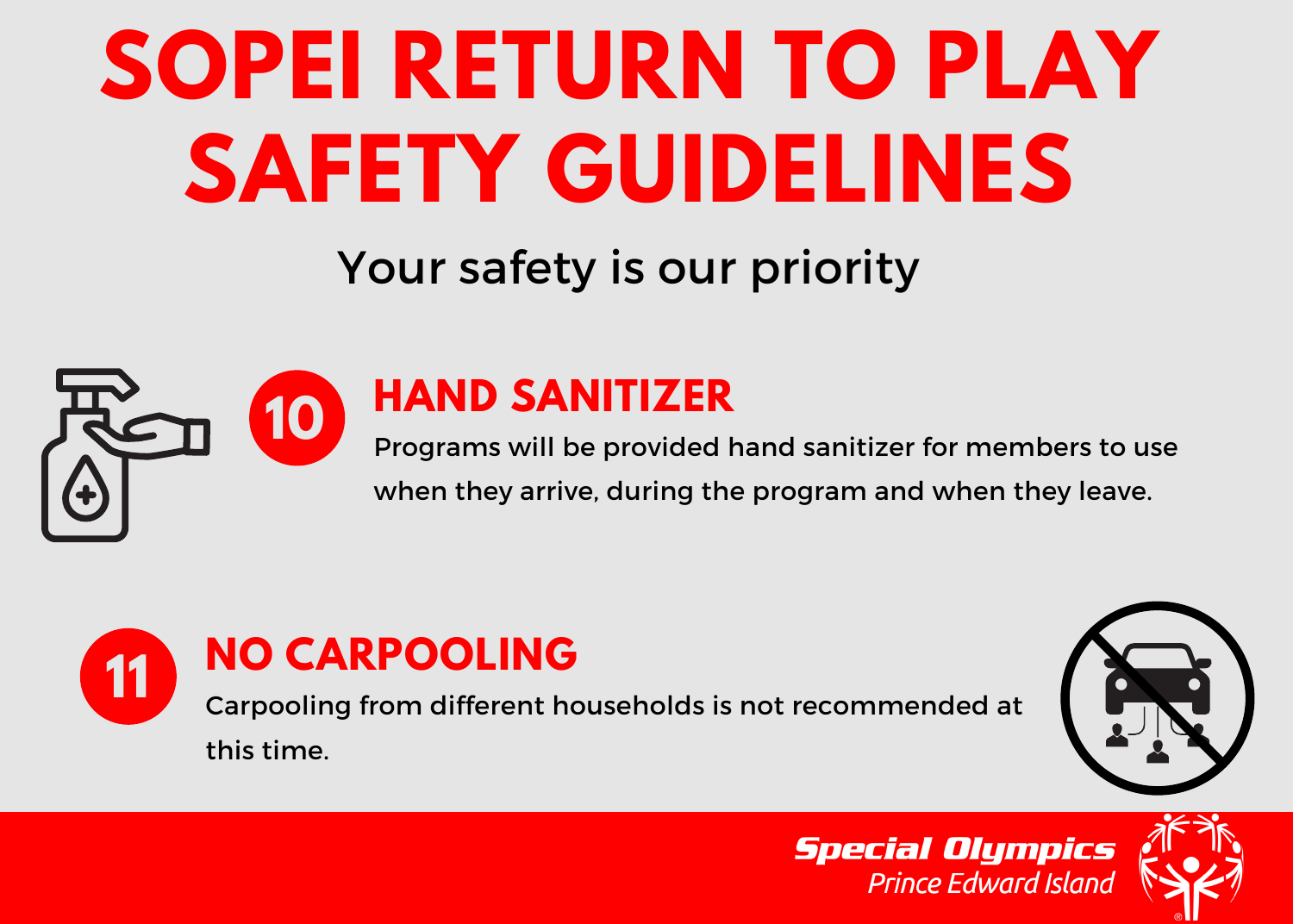## Your safety is our priority



### **MASKS AT INDOOR PROGRAMS**

Masks must be worn by all athletes and volunteers who can do so: **12**

- During entry into the facility, and until program begins.
- During all low intensity activities, including but not limited to: walking, 5-pin bowling, and bocce.
- During the use of any facility that has made masks mandatory.
- During exiting of the facility following the end of program.
- Participants (athletes and volunteers) are required to wear a mask at all times during sanctioned in-person activities unless the participant is being impeded during their physical activity.